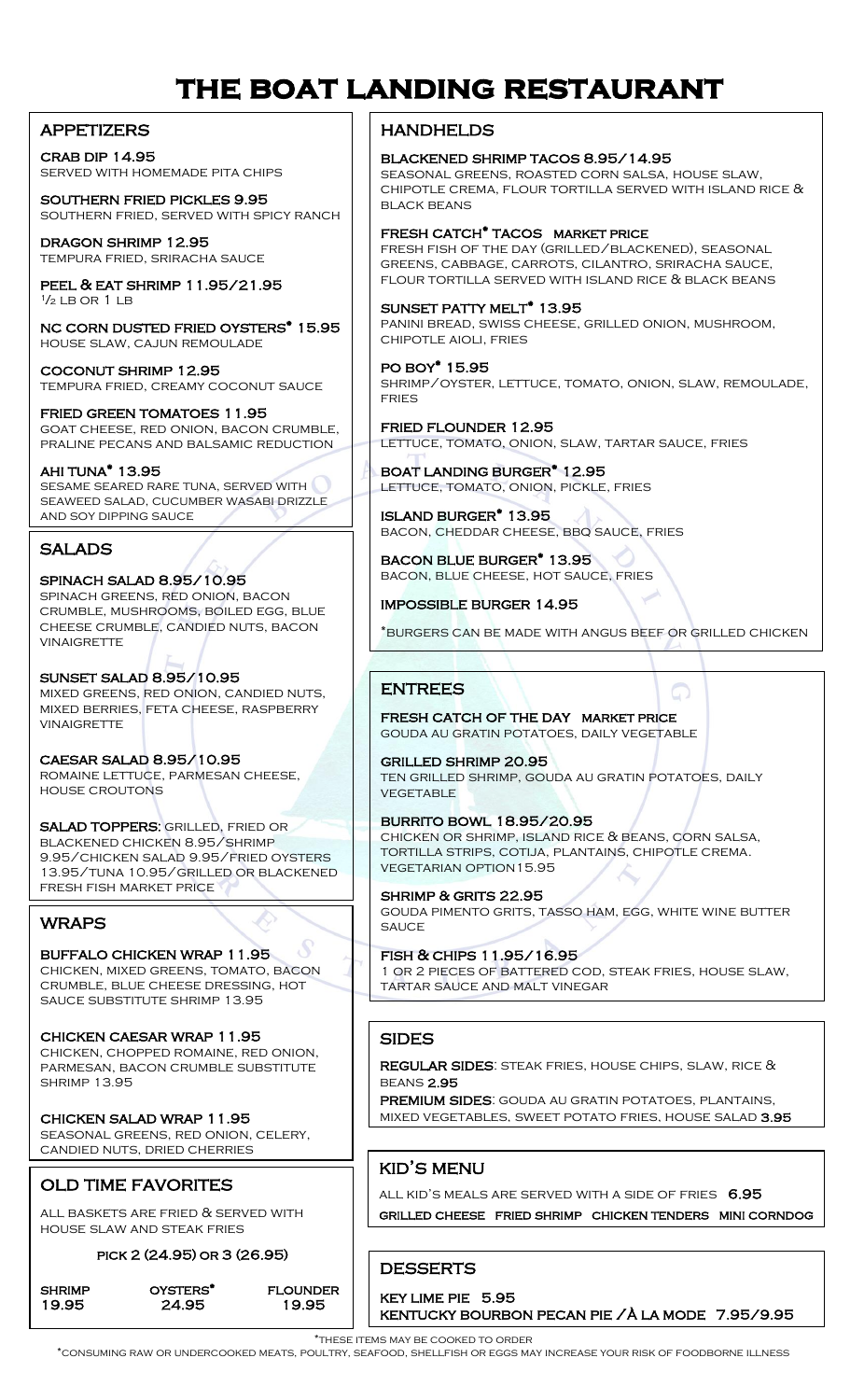# **the boat landing restaurant BEER and WINE MENU**

 $\top$ 

 $\Delta$ 

# beer list

# **DOMESTICS**

budweiser \$3.50 bud light \$3.50 coors light \$3.50 miller lite \$3.50 michelob ultra \$4.00 PBR \$4.00

# yuengling \$4.00

# **IMPORTS**

corona light \$5.00 corona extra \$5.00 stella artois \$5.00

# craft beers

dale's pale ale \$5.50 fat tire \$5.00 blue moon \$5.00 noda lager days \$7.00

goose island ipa \$5.00

hi wire high pitch mosaic ipa

\$7.00 sycamore double candy

double ipa \$9.00

## DRAFT BEERS

WE HAVE 4 DRAFT BEERS THAT CHANGE frequently; ask your server for the current draft selections

# **WINE LIST**

### **HOUSE WINES**

black oak chardonnay \$6/\$23

black oak pinot grigio \$6/\$23

black oak cabernet sauvignon \$6/\$23

black oak merlot \$6/\$23

black oak pinot noir \$6/\$23

## WHITE WINES

haymaker sauvignon blanc \$9/\$35

fish hippie sweet white muscadine \$7/\$29

fish hippie riesling \$11/\$43

minini pinot grigio \$7/\$28

clos lachance chardonnay \$10/\$40

LA TORRETTA MOSCATO \$8/\$32

elunes peach moscato \$8/\$32

### red wines

fly by merlot \$8/\$30

fish hippie sweet red muscadine \$7/\$29

hayes valley cabernet sauvignon \$10/\$40

light horse pinot noir \$9/\$36

smashberry red blend \$9/\$36

## rosÉ wines

alto vuelo rosé \$7/\$28 the pale rosé \$12/\$48

THANK YOU FOR DINING WITH US. PLEASE DRINK RESPONSIBLY.

U